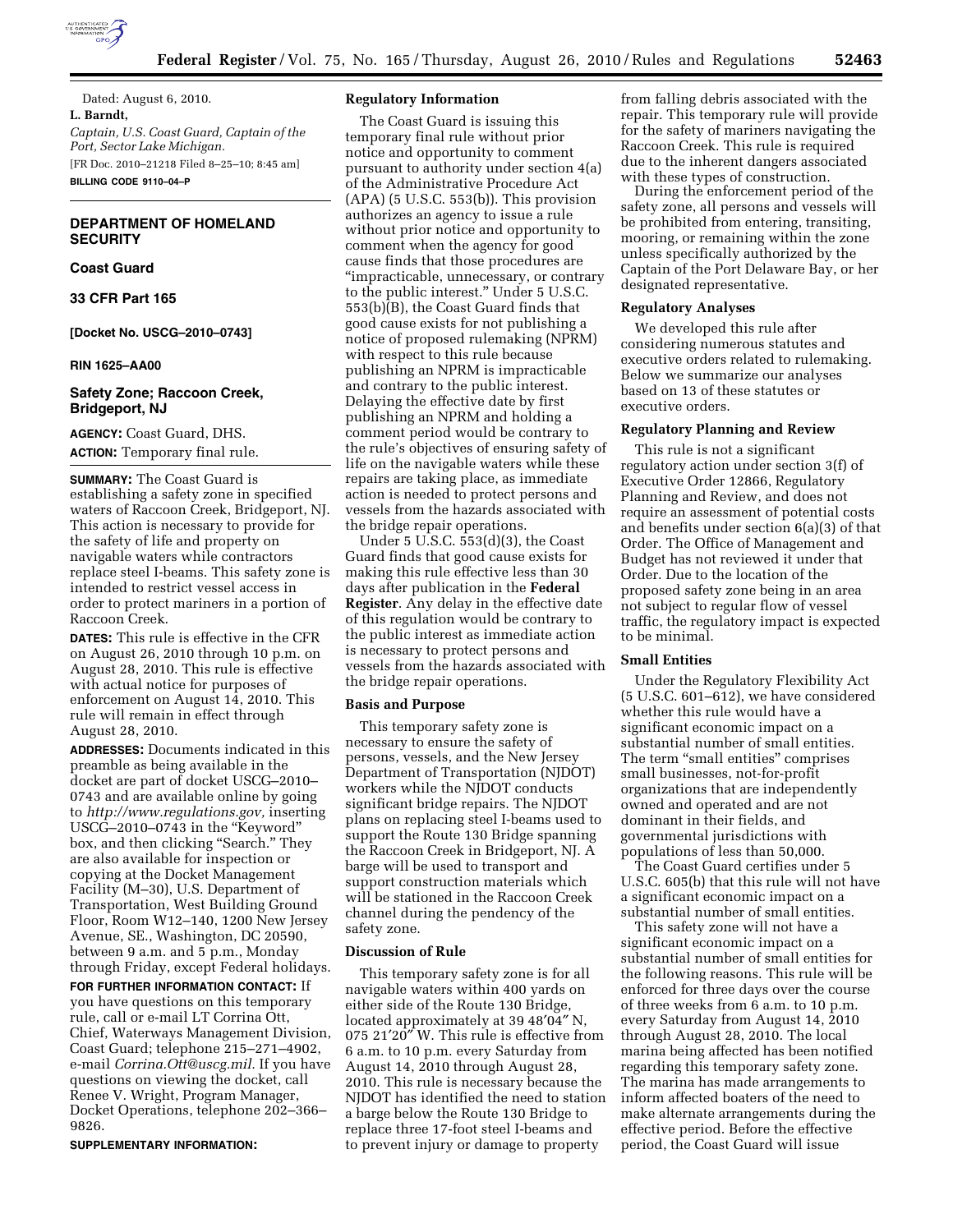maritime advisories widely available to users of the creek allowing mariners to adjust their plans, accordingly. Although the safety zone will apply to the entire width of the waterway, traffic will be allowed to pass through the safety zone with the permission of the Captain of the Port Delaware Bay or her designated representative.

## **Assistance for Small Entities**

Under section 213(a) of the Small Business Regulatory Enforcement Fairness Act of 1996 (Pub. L. 104–121), we offer to assist small entities in understanding the rule so that they can better evaluate its effects on them and participate in the rulemaking process.

Small businesses may send comments on the actions of Federal employees who enforce, or otherwise determine compliance with, Federal regulations to the Small Business and Agriculture Regulatory Enforcement Ombudsman and the Regional Small Business Regulatory Fairness Boards. The Ombudsman evaluates these actions annually and rates each agency's responsiveness to small business. If you wish to comment on actions by employees of the Coast Guard, call 1–888–REG–FAIR (1–888–734–3247). The Coast Guard will not retaliate against small entities that question or complain about this rule or any policy or action of the Coast Guard.

## **Collection of Information**

This rule calls for no new collection of information under the Paperwork Reduction Act of 1995 (44 U.S.C. 3501– 3520)

#### **Federalism**

A rule has implications for federalism under Executive Order 13132, Federalism, if it has a substantial direct effect on State or local governments and would either preempt State law or impose a substantial direct cost of compliance on them. We have analyzed this rule under that Order and have determined that it does not have implications for federalism.

### **Unfunded Mandates Reform Act**

The Unfunded Mandates Reform Act of 1995 (2 U.S.C. 1531–1538) requires Federal agencies to assess the effects of their discretionary regulatory actions. In particular, the Act addresses actions that may result in the expenditure by a State, local, or Tribal government, in the aggregate, or by the private sector of \$100,000,000 (adjusted for inflation) or more in any one year. Though this rule will not result in such an expenditure, we do discuss the effects of this rule elsewhere in this preamble.

## **Taking of Private Property**

This rule will not cause a taking of private property or otherwise have taking implications under Executive Order 12630, Governmental Actions and Interference with Constitutionally Protected Property Rights.

### **Civil Justice Reform**

This rule meets applicable standards in sections 3(a) and 3(b)(2) of Executive Order 12988, Civil Justice Reform, to minimize litigation, eliminate ambiguity, and reduce burden.

### **Protection of Children**

We have analyzed this rule under Executive Order 13045, Protection of Children from Environmental Health Risks and Safety Risks. This rule is not an economically significant rule and does not create an environmental risk to health or risk to safety that may disproportionately affect children.

## **Indian Tribal Governments**

This rule does not have Tribal implications under Executive Order 13175, Consultation and Coordination with Indian Tribal Governments, because it does not have a substantial direct effect on one or more Indian Tribes, on the relationship between the Federal Government and Indian Tribes, or on the distribution of power and responsibilities between the Federal Government and Indian Tribes.

## **Energy Effects**

We have analyzed this rule under Executive Order 13211, Actions Concerning Regulations That Significantly Affect Energy Supply, Distribution, or Use. We have determined that it is not a ''significant energy action'' under that order because it is not a ''significant regulatory action'' under Executive Order 12866 and is not likely to have a significant adverse effect on the supply, distribution, or use of energy. The Administrator of the Office of Information and Regulatory Affairs has not designated it as a significant energy action. Therefore, it does not require a Statement of Energy Effects under Executive Order 13211.

#### **Technical Standards**

The National Technology Transfer and Advancement Act (NTTAA) (15 U.S.C. 272 note) directs agencies to use voluntary consensus standards in their regulatory activities unless the agency provides Congress, through the Office of Management and Budget, with an explanation of why using these standards would be inconsistent with applicable law or otherwise impractical. Voluntary consensus standards are

technical standards (*e.g.,* specifications of materials, performance, design, or operation; test methods; sampling procedures; and related management systems practices) that are developed or adopted by voluntary consensus standards bodies.

This rule does not use technical standards. Therefore, we did not consider the use of voluntary consensus standards.

#### **Environment**

We have analyzed this rule under Department of Homeland Security Management Directive 023–01 and Commandant Instruction M16475.lD, which guide the Coast Guard in complying with the National Environmental Policy Act of 1969 (NEPA) (42 U.S.C. 4321–4370f), and have concluded this action is one of a category of actions that do not individually or cumulatively have a significant effect on the human environment. This rule is categorically excluded, under figure 2–1, paragraph (34)(g), of the Instruction and neither an environmental assessment nor an environmental impact statement is required. This rule involves a limitedin-duration safety zone intended to protect life and property on the navigable waterways of Raccoon Creek. An environmental analysis checklist and a categorical exclusion determination will be made available in the docket where indicated under **ADDRESSES**.

#### **List of Subjects in 33 CFR Part 165**

Harbors, Marine safety, Navigation (water), Reporting and recordkeeping requirements, Security measures, Waterways.

■ For the reasons discussed in the preamble, the Coast Guard amends 33 CFR part 165 as follows:

### **PART 165—REGULATED NAVIGATION AREAS AND LIMITED ACCESS AREAS**

■ 1. The authority citation for part 165 continues to read as follows:

**Authority:** 33 U.S.C. 1226, 1231; 46 U.S.C. Chapter 701, 3306, 3703; 50 U.S.C. 191, 195; 33 CFR 1.05–1, 6.04–1, 6.04–6, 160.5; Pub. L. 107–295, 116 Stat. 2064; Department of Homeland Security Delegation No. 0171.1.

■ 2. Add § 165.T05–0743 to read as follows:

## **§ 165.T05–0743 Safety Zone; Raccoon Creek, Bridgeport, NJ**

(a) *Location.* The safety zone will restrict vessel traffic on all navigable waters within 400 yards on either side of the Route 130 Bridge, Raccoon Creek,